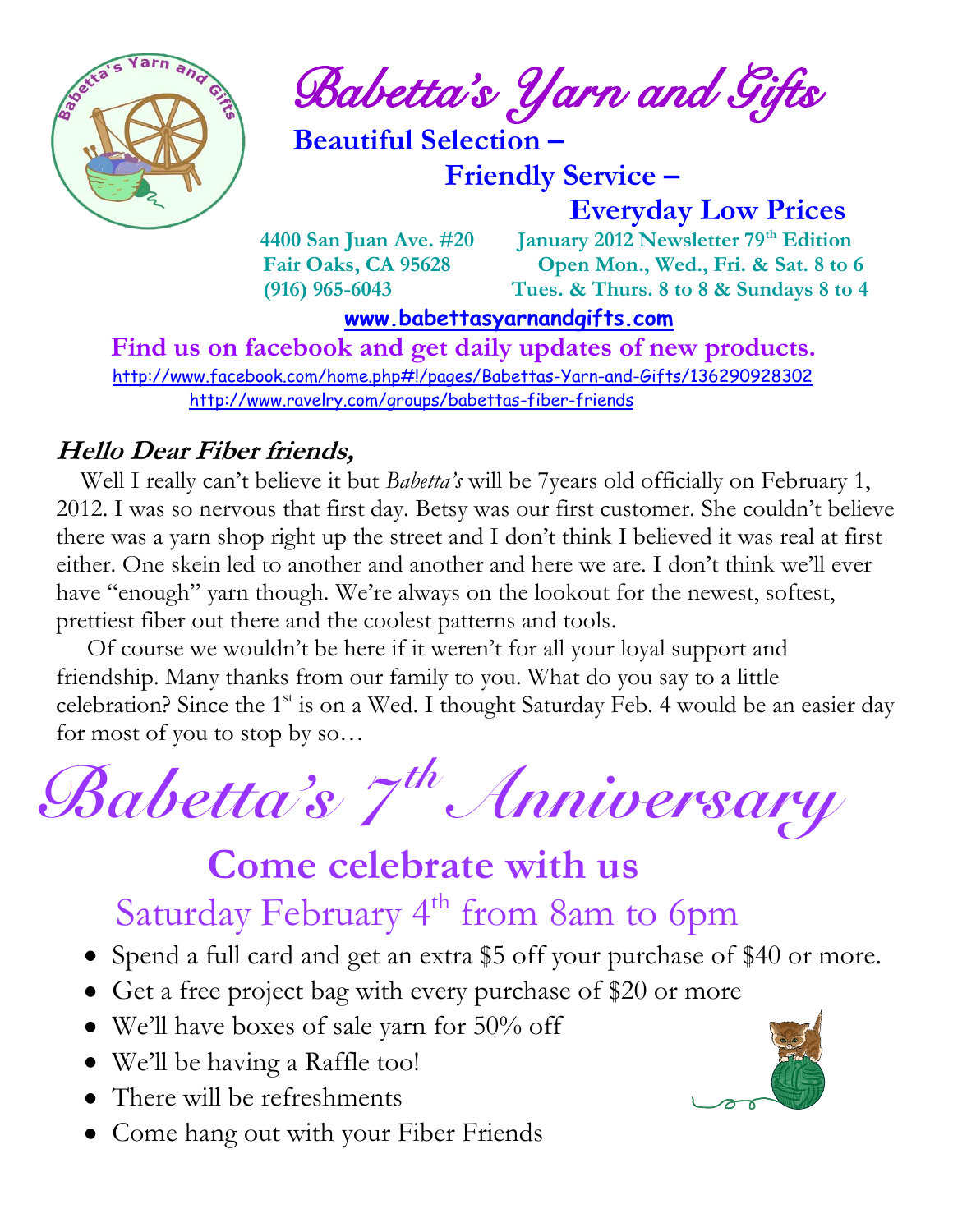

**KAL starting in February Tea Leaves Cardigan with Gustine Dates: Feb. 7& 21 March 6 & 20 6:30 to 8pm Registration \$60 includes 10%off coupon for materials.**

# **Classes for March at Babetta's**

 *In our project classes you can learn to knit anything from scarves to socks to felted purses to lace shawls to hats to sweaters. Pick your project and join in the fun. Our knitters inspire each other to try new things by sharing ideas and showing off their latest creation. Sign up for one of our classes and you will receive a coupon for 10% off.*

 **Pre-registration is required as class sizes are limited. Please choose your dates carefully. Because of scheduling conflicts and complications, make-up classes will only be allowed under special circumstances and individual consideration.**

*Our project class knitting teacher Maya Gardner has been teaching at Babetta's for 6 ½ years and can help you make your fiber dreams come true in a fun and patient atmosphere.*

#### **Tuesdays March 6, 13 & 20**

Knitting Project 10am – 11:30am fee \$40 Knitting Project 6pm – 7:30pm fee \$40

**Wednesdays March 7, 14 & 21** Knitting Project 1pm – 2:30pm fee \$40 Knitting Project 3:30pm- 5pm fee \$40

**Thursday March 8, 15 & 22** Knitting Project 6pm – 7:30pm fee \$40

**Saturdays march 10, 17 & 24** Knitting Project 4pm – 5:30pm fee \$40.

 Private Lessons Knitting or Crochet \$15 an hour and Group Knitting or Crochet Private lessons \$10 an hour per person.

 Spinning or weaving \$20 an hour and group rates are \$15 an hour per person.

Pre-registration required.

### *Babetta's Sit and Knit or Crochet Saturdays*

You're invited to come and sit in our little living room and share your love of handwork with other Fiber Friends. We're open from 8am to 6pm on Sat. Come by anytime throughout the day.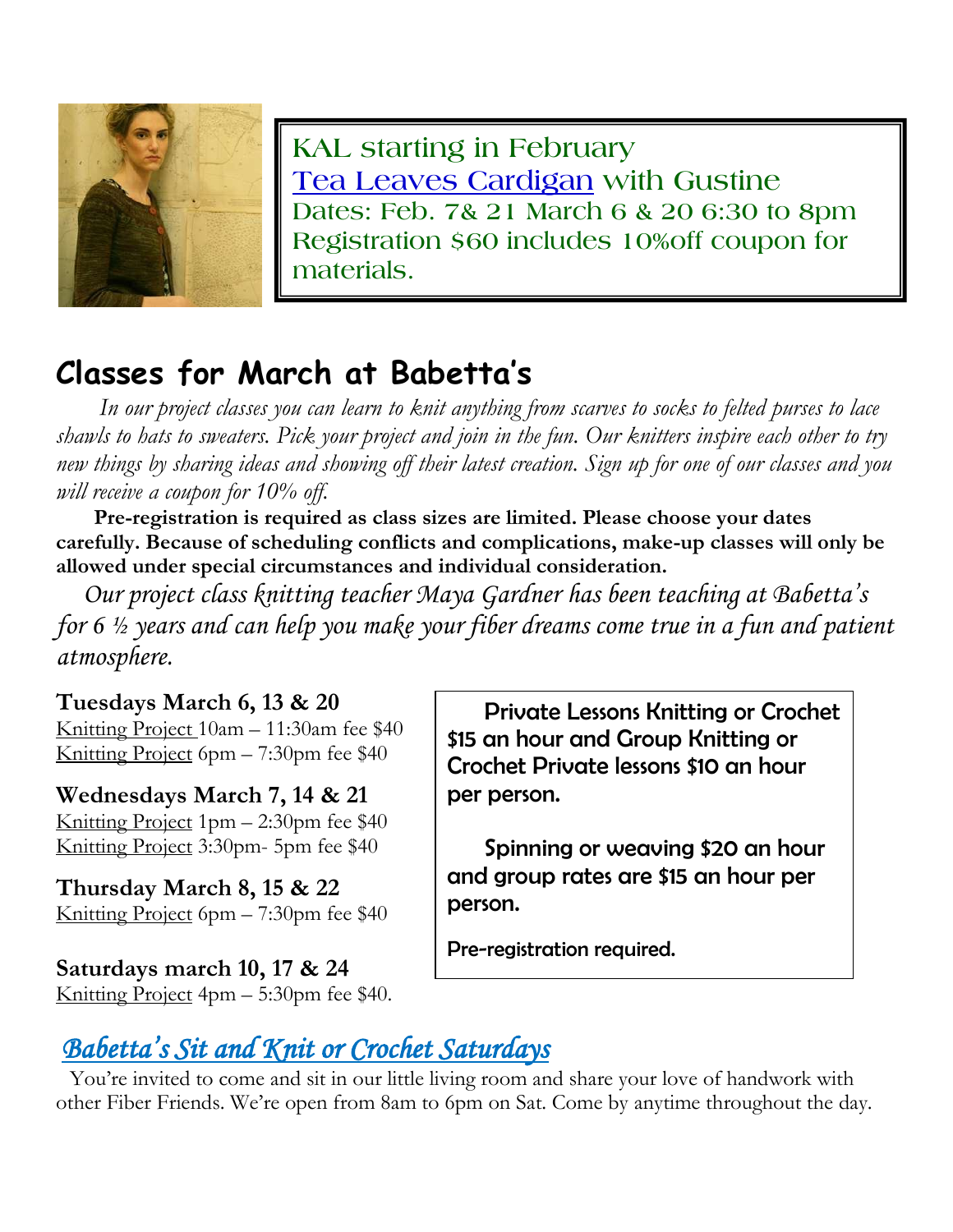#### Babetta's ongoing Food Drive

 Help fight hunger in our own backyard and bring an item of nonperishable food next time you're at Babetta's. You will be entered to win a \$25 gift certificate. Drawing held at the end of each month.

#### **Charity Knitting Group**

 How would you like to do some charity knitting/crocheting with a lovely group of people? **"The Purls of Fair Oaks"** meets the second Thursday of every month from 10am to noon here at **Babetta's.** This wonderful group of knitters makes newborn and preemie hats for local hospitals as well as other local charity groups. If you'd like to come join the group there's always room for more. This month's date is Feb. 9. If you'd like to drop off any knitted or crocheted donation items you can do that at any time and I will pass them on.



### **Fiber Events in February**

 **The Sacramento Spinners and Weavers Guild is having their 53rd Annual OPEN HOUSE Feb. 11& 12, 2012 Here's the link to learn more about their Fantasy Fibers Event.** <http://www.sacweavespin.org/annual-show-and-sale/annual-open-house-and-sale---2012>



# It's that time of year again.. STITCHES WEST FEBRUARY 23 TO 26, 2012

HERE'S MORE INFO <http://www.knittinguniverse.com/Stitches/West/> **Capitol Corridor is offering a great deal this year. Here's the link.** [http://www.amtrak.com/servlet/ContentServer?ff=No&c=AM\\_Content\\_C&pagename=am%2FLayout&p=1](http://www.amtrak.com/servlet/ContentServer?ff=No&c=AM_Content_C&pagename=am%2FLayout&p=1237405732514&cid=1248545106926&WT.mc_t=StitchnRide_EXT&WT.mc_n=StitchnRidePromoPage&WT.mc_r=365) [237405732514&cid=1248545106926&WT.mc\\_t=StitchnRide\\_EXT&WT.mc\\_n=StitchnRidePromoPage&W](http://www.amtrak.com/servlet/ContentServer?ff=No&c=AM_Content_C&pagename=am%2FLayout&p=1237405732514&cid=1248545106926&WT.mc_t=StitchnRide_EXT&WT.mc_n=StitchnRidePromoPage&WT.mc_r=365) [T.mc\\_r=365](http://www.amtrak.com/servlet/ContentServer?ff=No&c=AM_Content_C&pagename=am%2FLayout&p=1237405732514&cid=1248545106926&WT.mc_t=StitchnRide_EXT&WT.mc_n=StitchnRidePromoPage&WT.mc_r=365)

*Coming next month-Our first Knit & Crochet 1 skein Contest Look for details in the March Newsletter.*